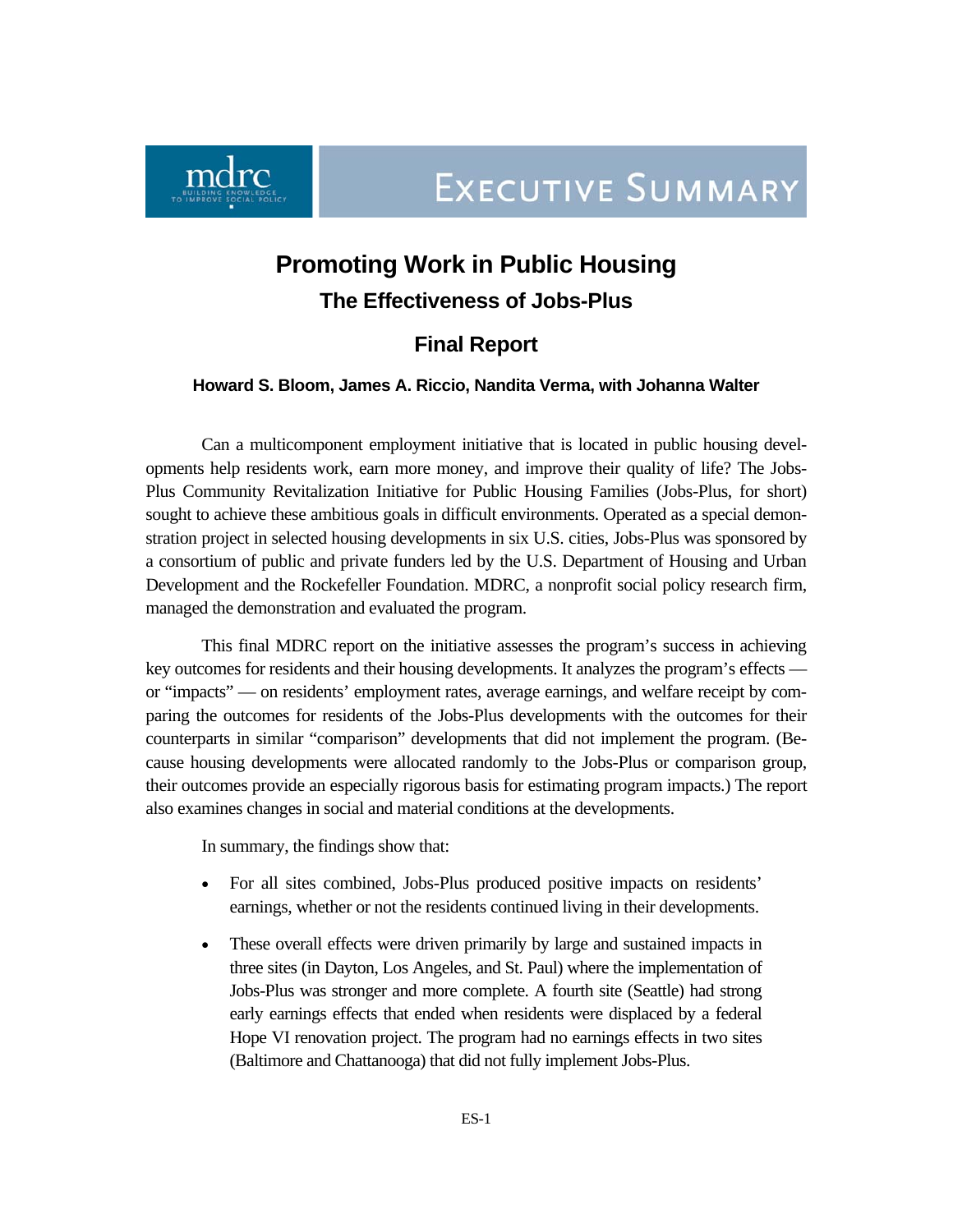- These impacts were more likely to translate into higher earnings in the housing development as a whole in sites where fewer residents moved out. However, the program's effects did not spark changes in broader social conditions.
- In the stronger implementation sites, Jobs-Plus had positive earnings impacts for many different types of residents, striking earnings effects for immigrant men, positive but smaller impacts on residents' employment rates, and no impact on residents' welfare receipt (because rates were dropping precipitously among all welfare recipients).

These findings offer lessons to policymakers and program administrators about a number of important issues, including the considerable willingness and ability of public housing residents to enter the labor market, the importance of rent-based financial incentives as a program "hook" and a driver of the positive earnings impacts, and the critical role of housing authority leadership in the implementation of a "place-based" self-sufficiency initiative in public housing. They also show the promise of one approach to achieving the employment and selfsufficiency objectives of the 1998 federal housing law (the Quality Housing and Work Responsibility Act, or QHWRA).

# **What Is Jobs-Plus?**

Jobs-Plus attempted to deliver an employment and training program within public housing developments to all working-age, nondisabled residents. The initiative had three core components:

- **Employment-related services and activities** to help residents secure and retain employment, including job search assistance, education programs, vocational training, and such support services as child care and transportation assistance.
- **Financial incentives to work,** consisting of changes in public housing rent rules that helped make work "pay" by reducing the extent to which increases in earnings were offset by increased rents.
- **Community support for work,** which sought to strengthen social ties among residents in ways that would help support their job preparation and work efforts — for instance, by fostering neighbor-to-neighbor exchanges of information about job opportunities or employment services.

The program was delivered by local collaboratives comprising — at a minimum — the public housing authority, resident representatives, the welfare department, and the workforce development system. MDRC provided extensive technical assistance to facilitate program implementation in the six cities that were chosen through a national competition to be Job-Plus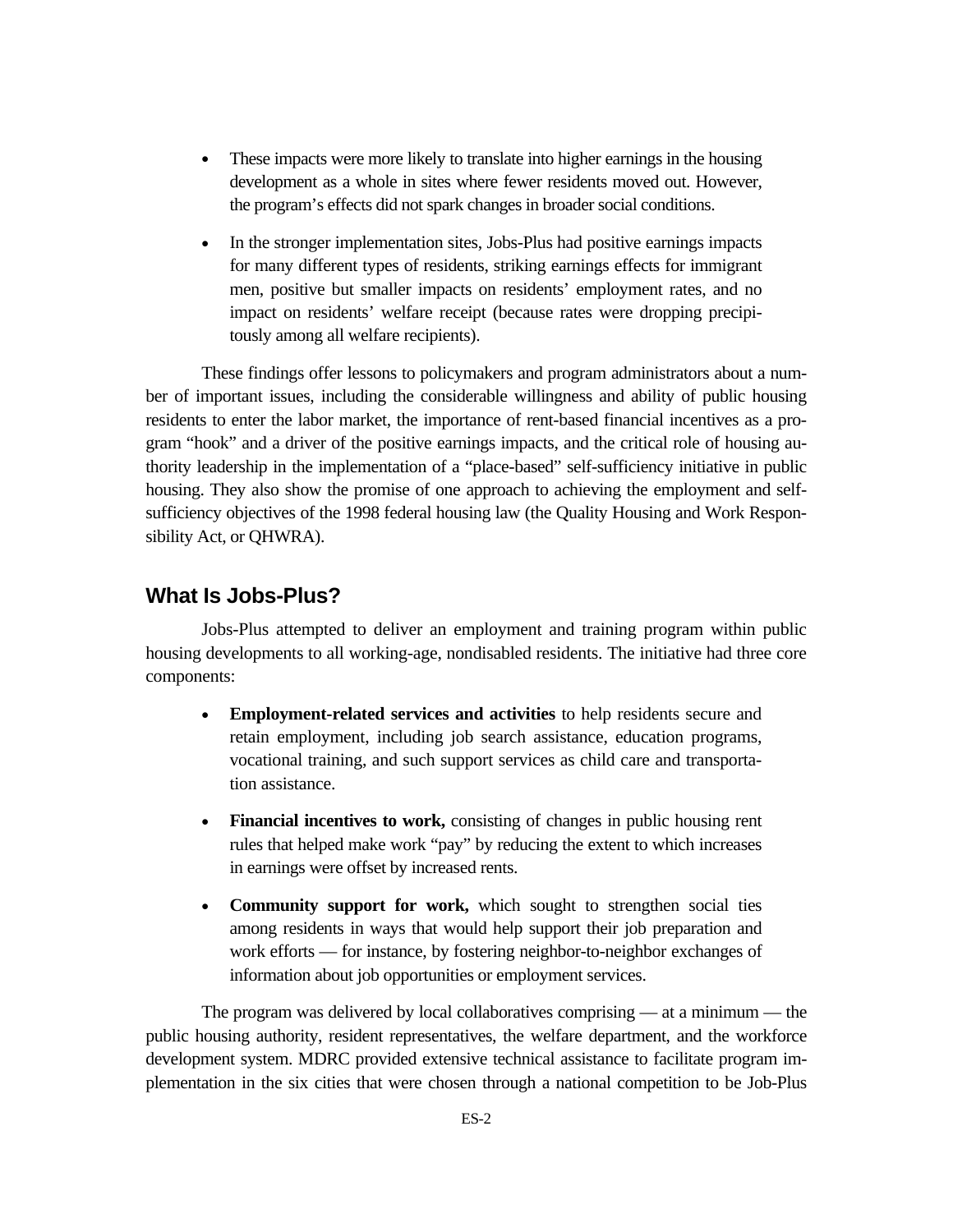study sites: Baltimore, Maryland; Chattanooga, Tennessee; Dayton, Ohio; Los Angeles, California; St. Paul, Minnesota; and Seattle, Washington.

# **How Was Jobs-Plus Evaluated?**

#### **Random Assignment of Housing Developments**

At each study site, one housing development was randomly selected (through a type of lottery) to operate Jobs-Plus from a matched pair or triplet of eligible public housing developments nominated by the local public housing authority. The other one or two developments were assigned to a comparison group. Each development nominated had at least 250 units occupied by families with a working-age adult. No more than 30 percent of these families could have an employed member, and at least 40 percent had to be receiving welfare. The random assignment to the program and comparison groups greatly reduced the risk of bias in the selection of housing developments to participate in Jobs-Plus. Surprisingly good matches between the program developments and their comparison developments were obtained for all sites combined as well as within each site.

#### **Long-Term Trend Data on Residents**

Data on residents' work and welfare receipt in both the Jobs-Plus and the comparison developments were used to examine the program's impacts on residents and on their housing developments. These data were obtained from administrative records of government agencies for up to six years before and six years after Jobs-Plus was launched in 1998. In addition, two resident surveys were conducted (in 1998 and 2003) in three sites to assess whether the general quality of life within the housing developments had changed in terms of economic and material well-being, social conditions, personal safety, residential satisfaction, and child well-being.

### **How Well Was Jobs-Plus Implemented — and in What Context?**

### • **Before the Jobs-Plus initiative was launched, living conditions were difficult in both the Jobs-Plus and the comparison developments.**

Many public housing residents in the study sites faced challenges to employment, including limited education, lack of adequate child care, health or medical problems, and worry about crime and safety. Nevertheless, while residents expressed concern about problems in their housing development, three-quarters of them rated their development as at least a "good" place to live. Across the sites, there was considerable demographic diversity — for example, while three sites were predominantly African-American, the others had a more varied ethnic and racial mix (including Southeast Asian and East African immigrants); in one site, as many as 22 different languages were spoken.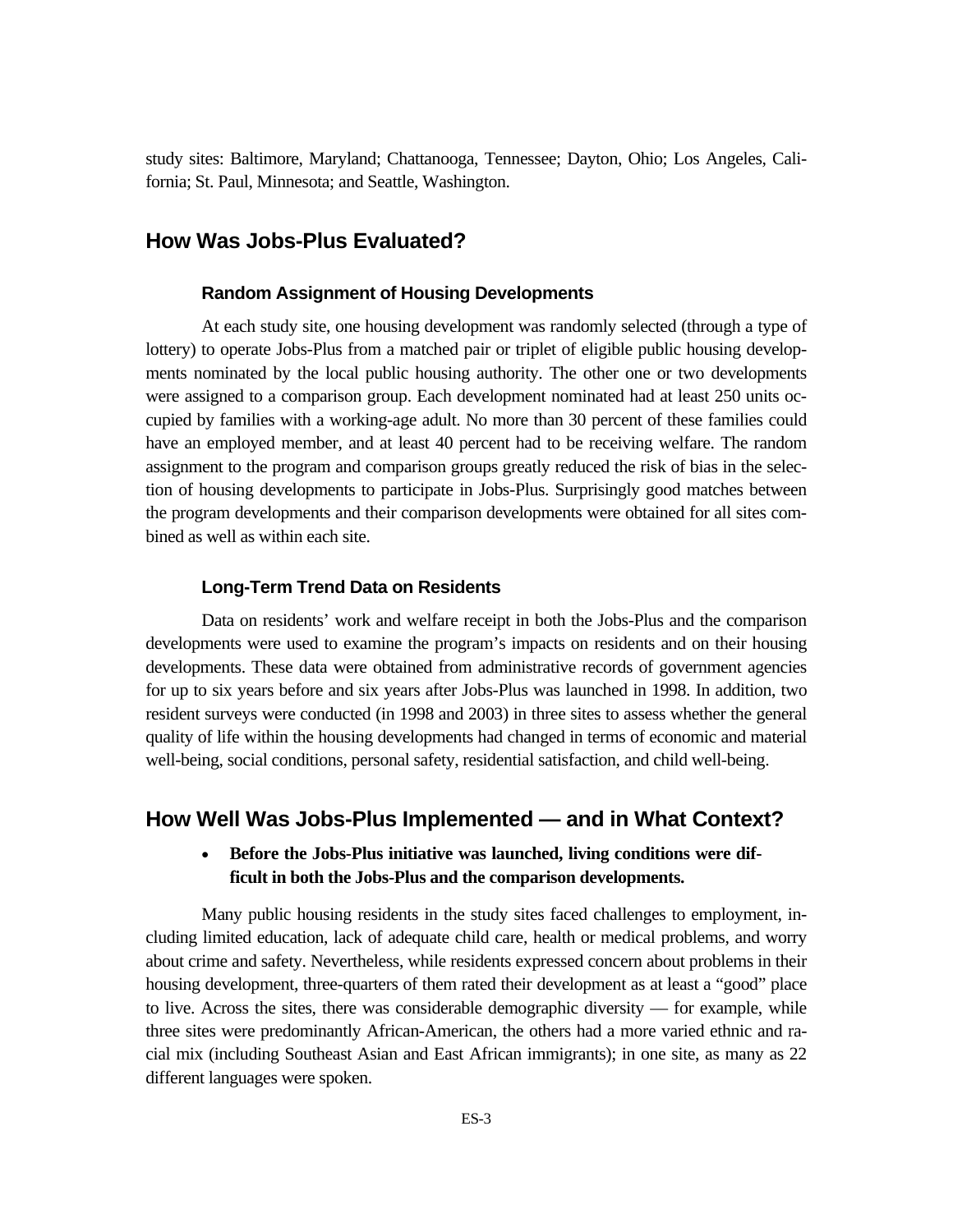# • **The Jobs-Plus model was ambitious and took over two years to implement. Four of the six sites overcame numerous obstacles and operated programs of reasonable quality.**

Jobs-Plus's multicomponent approach — which was aimed at all working-age, nondisabled residents and which included new rent rules to help make low-wage work "pay" — made the program one of the most comprehensive efforts ever attempted to improve work and welfare outcomes for public housing residents. The challenges of implementation were magnified by focusing the intervention on a diverse set of high-poverty housing developments within highpoverty communities and involving multiple public agencies and residents. To meet these challenges, the sites had to enlist the active support of senior officials in the public housing authorities and other agencies; overcome cumbersome personnel and procurement policies of local housing authorities; create a new culture of collaboration among housing authorities, residents, and welfare, workforce, and social service agencies; deal with enduring issues of safety, substance abuse, and other family crises; and, in some sites, adapt the services to suit a mix of immigrant and native-born residents or to respond to high move-out rates. In addition, the programs encountered some skepticism among residents, a situation that was not helped when, due to federal funding problems, the centerpiece of the program — the rent-based financial work incentives — was delayed for nearly two years. Furthermore, in one site (Seattle), Jobs-Plus also had to contend with a federal HOPE VI "tear down and rebuild" renovation initiative that displaced many of the residents soon after Jobs-Plus was fully in place.

Despite many false starts and wrong turns — which took several years and considerable effort to overcome — four of the six sites (Dayton, Los Angeles, St. Paul, and Seattle) were able to build coherent programs of reasonable quality, making the demonstration a "fair test" of the Jobs-Plus model. Although the program was voluntary, many residents chose to make use of its services and rent-based work incentives, and, by a number of measures, Jobs-Plus informally reached many others in the developments as well.

# • **The implementation of Jobs-Plus came at a time of momentous changes in welfare, workforce, and housing policy — and in the national economy. These changes expanded work opportunities for public housing residents even in the absence of Jobs-Plus.**

As a consequence of the booming national economy and, perhaps, of the broad range of federal policy reforms, employment and earnings rose dramatically for residents both of the Jobs-Plus developments and of the comparison developments during the baseline period before the start of Jobs-Plus. By the time the program was launched in 1998, employment rates were higher than had been anticipated, and welfare receipt rates were lower, so that the margin for Jobs-Plus to "make a difference" was smaller than originally envisioned. Nonetheless, Jobs-Plus still had considerable room to improve these outcomes further. In addition, rent-based work incentives for all public housing residents were increasing due to reforms in federal housing law,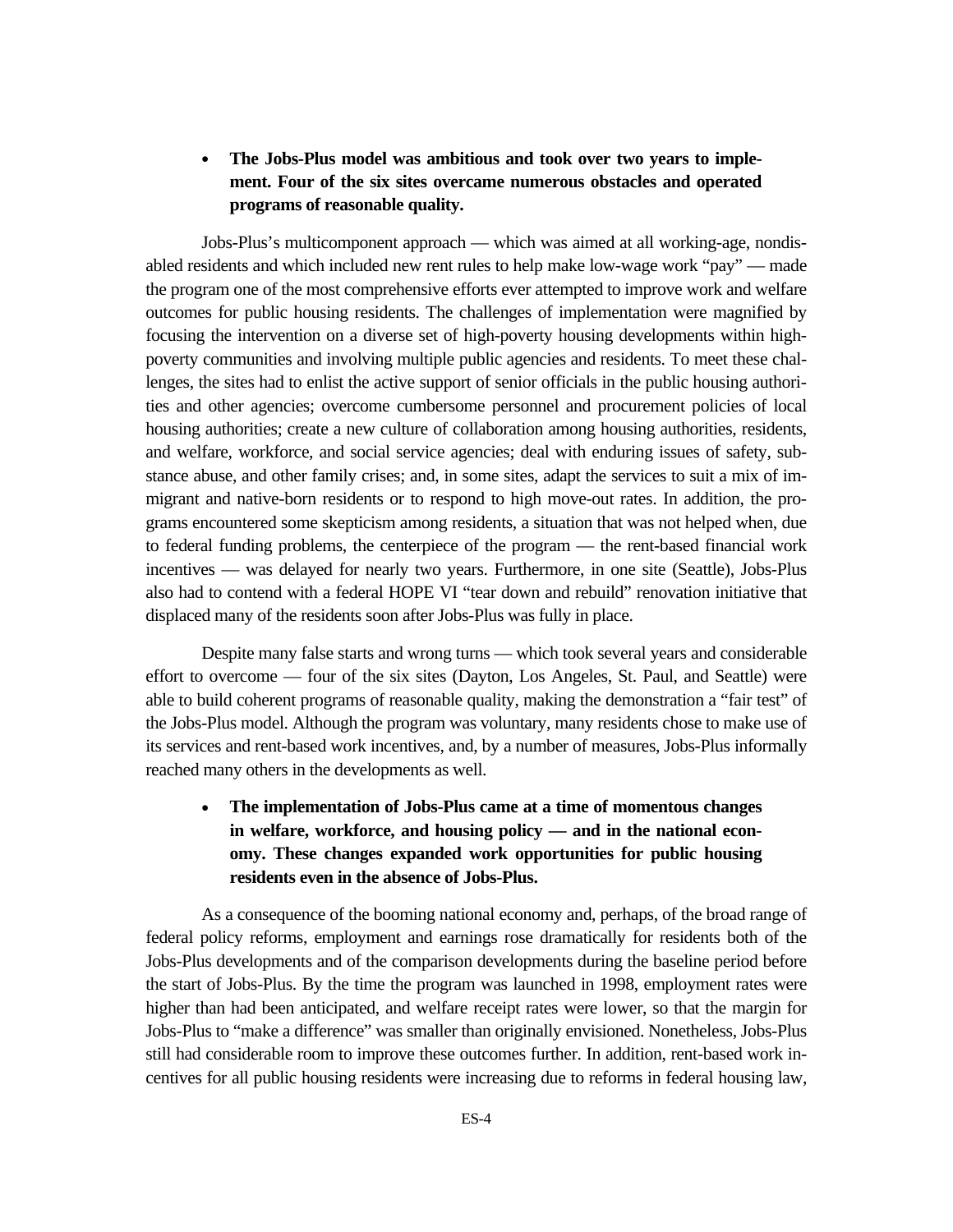and some work-related services were expanding. Nevertheless, the concerted effort by Jobs-Plus to provide additional services and incentives to residents of the program's developments beyond those available to residents of the comparison developments was successful.

# **Did Jobs-Plus Make a Difference?**

MDRC looked at the impacts of Jobs-Plus from two perspectives: (1) the levels of work and welfare receipt among individuals (whether or not they continued living in their developments) and (2) the levels of work and welfare receipt in the developments overall. It also examined, in a more exploratory way, changes in a variety of community outcomes within the developments. The findings described below represent effects for residents and developments that had access to Jobs-Plus relative to outcomes for residents and developments that did not have access to the program.

#### **Work and Welfare Impacts on Individuals**

• **Across all six sites combined, once Jobs-Plus was in place, the program increased residents' average annual earnings by 6.2 percent beyond what they would have been without the program.** 

Panel A of Figure ES.1 illustrates, for all six sites combined, the earnings of residents living in the Jobs-Plus or comparison developments in 1998 (a group of residents that is referred to as the "1998 cohort"). During the baseline period before the program began (from 1994 to 1997), earnings for both groups were extremely similar and rose rapidly in response to the booming economy and changes in federal policies.<sup>1</sup> Their earnings remained similar during most of the program rollout period (1998 and 1999). Subsequently, from 2000 through 2003, when the program was most fully implemented, earnings for the Jobs-Plus group pulled well ahead of those for the comparison group. This difference illustrates the effect of Jobs-Plus on earnings for the 1998 cohort, which includes all targeted residents, whether they stayed in their original development or moved away. Based on these data, the estimated impact of Job-Plus on residents' earnings averaged \$498 per person per year over the four years after the rollout period. This means that, across all sites, the residents of the Jobs-Plus developments earned an average of \$498 more per year than they would have earned in the absence of the program.

 $\frac{1}{1}$ <sup>1</sup>The baseline period began in 1992 for four sites and in 1994 for two sites, St. Paul and Chattanooga, because earlier data were not available.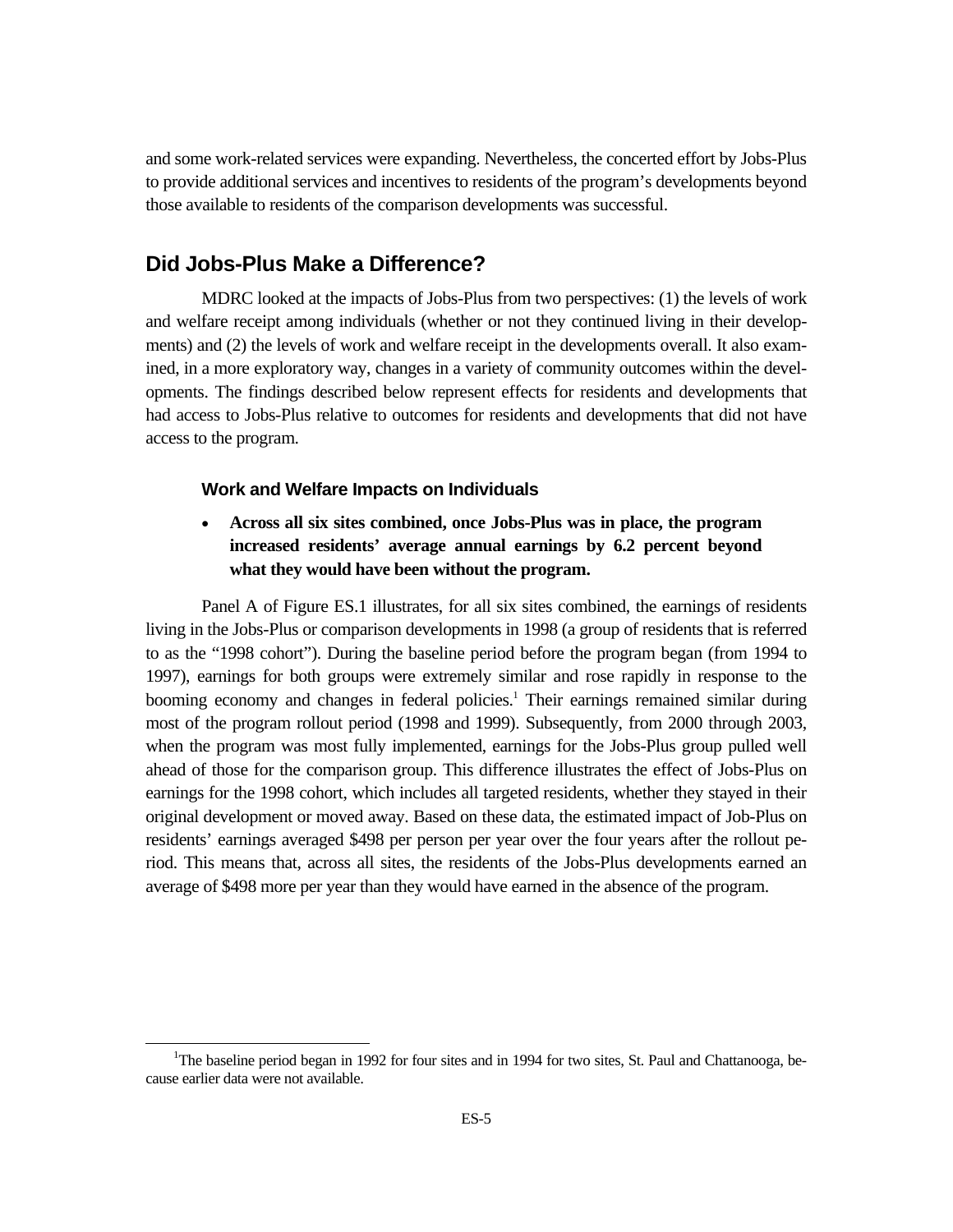#### **The Jobs-Plus Demonstration**

#### **Figure ES.1**

### **Pooled Average Quarterly Earnings for the Jobs-Plus Group and Its Comparison Group (1998 Cohort)**





Q1 1997

Baseline

Q1 1998

Q1 1999

Q1 2000

Q1 2001

Follow-Up

Q1 2002

Q1 2003

0

Q1 1992

Q1 1993

Q1 1994

Q1 1995

Q1 1996

NOTE: The 1998 cohort includes all residents of a Jobs-Plus development or a comparison development in October 1998 who were between 21 and 61 years old and were not listed as disabled by their public housing authority.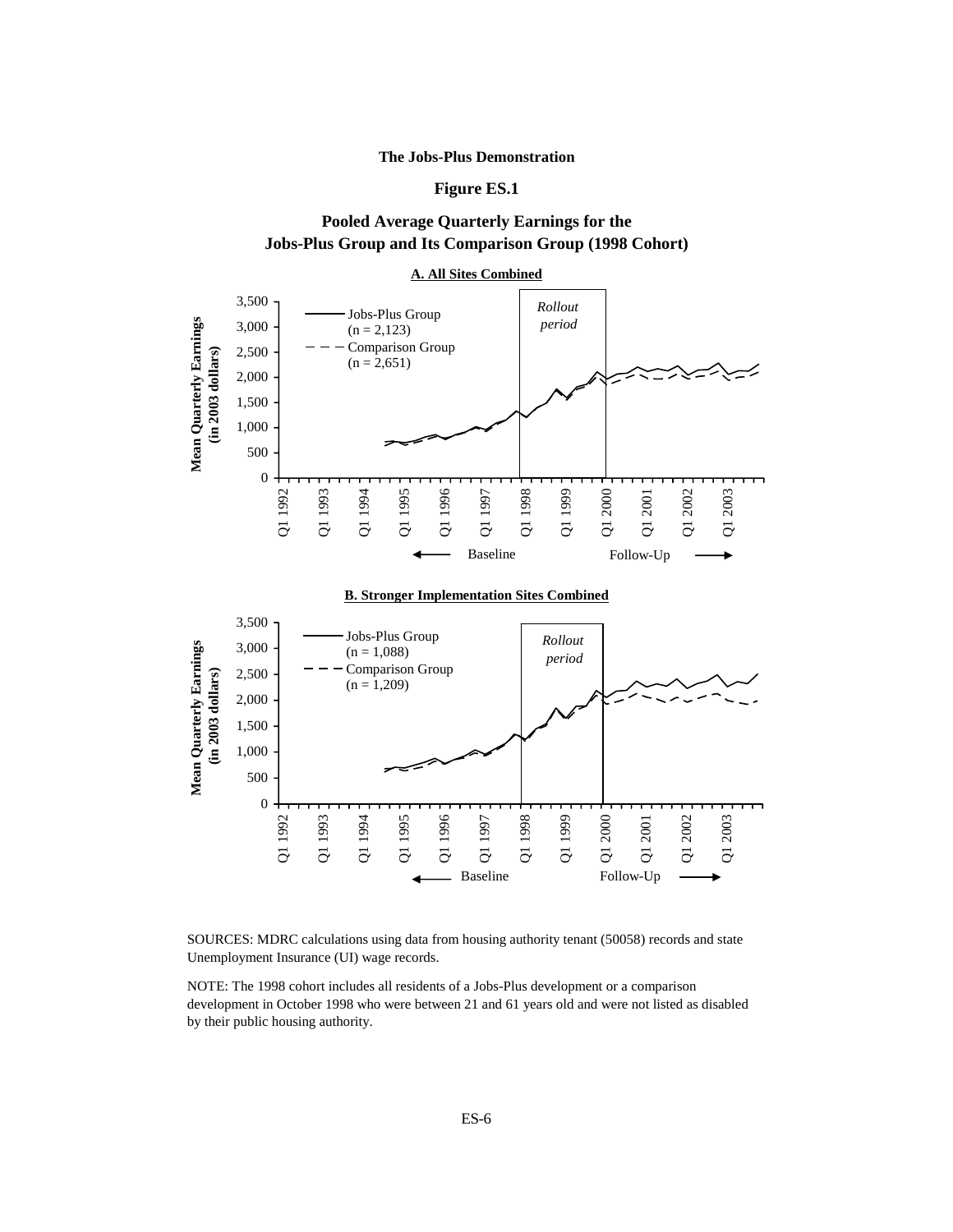# • **In three sites that built programs of reasonable quality, Jobs-Plus had an earnings effect that averaged 14 percent per year — and nearly 20 percent in the fourth year.**

The all-site averages hide important findings at the site level. Panel B of Figure ES.1 further illustrates the impacts of Jobs-Plus on residents' earnings in the three stronger implementation sites (Dayton, Los Angeles, and St. Paul) combined. There the annual impacts averaged \$1,141 once the full program was in place. Note that the impacts in these sites grew larger over time. By the last year of follow-up, they had reached \$1,540, which is nearly 20 percent higher they otherwise would have been. These impacts, which totaled \$4,563 over four years, are especially noteworthy both because they persisted even after the onset of a national economic recession and because they represent "value added" by the program over and above any effects produced by concurrent reforms in the welfare, workforce, and public housing systems.

The earnings impacts for the fourth strong site, Seattle, were also growing larger over time, but they then disappeared when its residents were relocated by a federal HOPE VI renovation initiative. In Baltimore and Chattanooga — sites that did not fully implement the program — Jobs-Plus had no earnings impacts.

# • **Where it was implemented well, Jobs-Plus's effects on employment rates were also positive, but they were smaller, less consistent, and less frequently statistically significant.**

For the three stronger implementation sites combined, Jobs-Plus increased the average percentage of residents employed per quarter from 2000 through 2003 by an estimated 4.6 percentage points (or by over 9 percent relative to what this rate would have been without the program). Because this finding is not statistically significant, there is considerable uncertainty about it. Nevertheless, because large and statistically significant effects on employment rates were observed for key subgroups at these sites, it seems reasonable to infer that the overall employment impacts are real. This suggests that roughly two-thirds of the program's effects on earnings at the sites were due to an increase in the number of persons employed. The remaining one-third was due to an increase in the amount earned per person employed, which represents a mix of increased employment stability, hours worked per week, and hourly wage rates. However, there was no single simple relationship between the program's estimated effects on employment rates and earnings. For some subgroups, the findings suggest that almost all of the earnings gains produced by Jobs-Plus were due to an increase in the number of persons employed. For other subgroups, the findings suggest that almost all of the program-induced earnings gains were due to an increase in the amount earned per person employed.

• **Where it was implemented well, Jobs-Plus was effective for many different types of public housing residents.**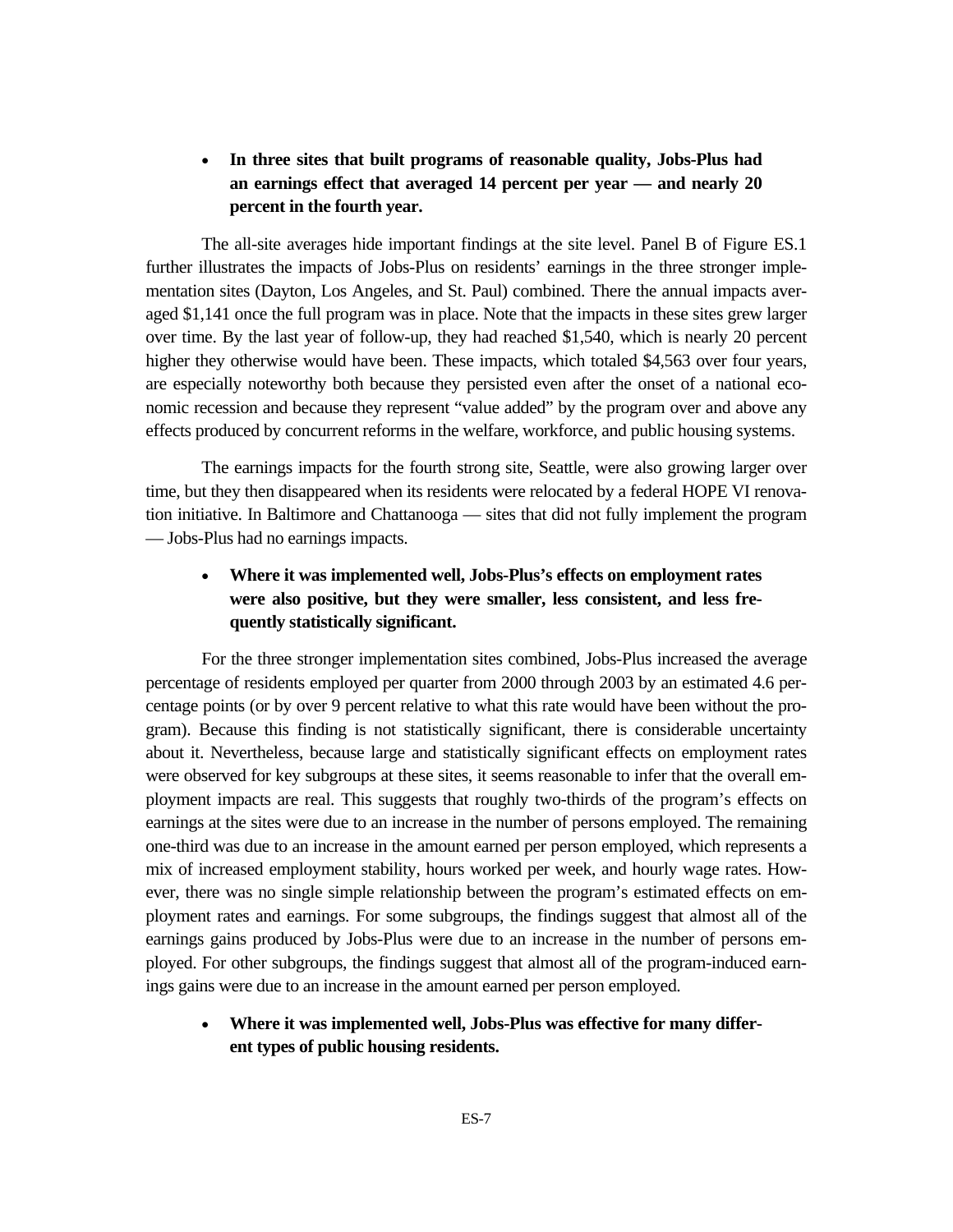In the stronger implementation sites, Jobs-Plus had large positive earnings effects for many subgroups of residents. For example, it caused earnings to increase for men as well as for women, for residents who were receiving welfare when the program began and for those who were not, and for residents from different racial and ethnic groups. It also worked for subgroups of residents defined in terms of age, past employment, past duration of residence, and future residential mobility.

### • **In the two sites with sizable populations of men, Jobs-Plus's earnings impacts were exceptionally large for immigrant men.**

Jobs-Plus increased the average annual earnings of Hispanic men in Los Angeles by \$3,248 (or 28 percent) and of Southeast Asian men in St. Paul by \$2,129 (or 21 percent). Almost all these men were immigrants and members of two-parent families. The impacts are illustrated by the graphs in Figure ES.2. Those show that, during the baseline period, the earnings of the Jobs-Plus group and comparison group within each of these two subgroups were quite similar and that, after Jobs-Plus was fully implemented, the earnings of the Jobs-Plus group greatly surpassed those of the comparison group. Moreover, the effects continued to grow, and, by the final year of follow-up (2003), they reached \$3,828 (a 35 percent gain) in Los Angeles and \$3,366 (a 32 percent gain) in St. Paul. Over four years, these impacts totaled \$12,994 and \$8,517, respectively.

### • **Although Jobs-Plus was effective in boosting earnings both for welfare recipients and nonrecipients, it was much more effective for nonrecipients.**

In the three stronger implementation sites, Jobs-Plus increased the average annual earnings of welfare recipients during each of the last four years of the study period by \$761 (or almost 11 percent) and those of nonrecipients by \$1,654 (or 18 percent). This difference may reflect the fact that welfare recipients in comparison developments experienced a "push" toward work and had access to services and financial incentives through existing mandatory welfare-to-work programs, time limits on benefits, and other features of welfare reform in their localities. In contrast, nonrecipients would not have been affected by these policies (although they were free to seek any other services they wanted). Thus, for the nonrecipients, Jobs-Plus may have represented a bigger additional (or net) intervention in their lives than it did for recipients.

### • **Welfare receipt by residents dropped precipitously after Jobs-Plus was launched, but this decline was not related to Jobs-Plus.**

Instead, the drop in residents' reliance on welfare was more likely due to forces such as a booming economy, welfare reform, and increases in the generosity of the Earned Income Tax Credit. These factors are viewed by many as causing the dramatic declines in welfare rolls that occurred throughout the United States at the time.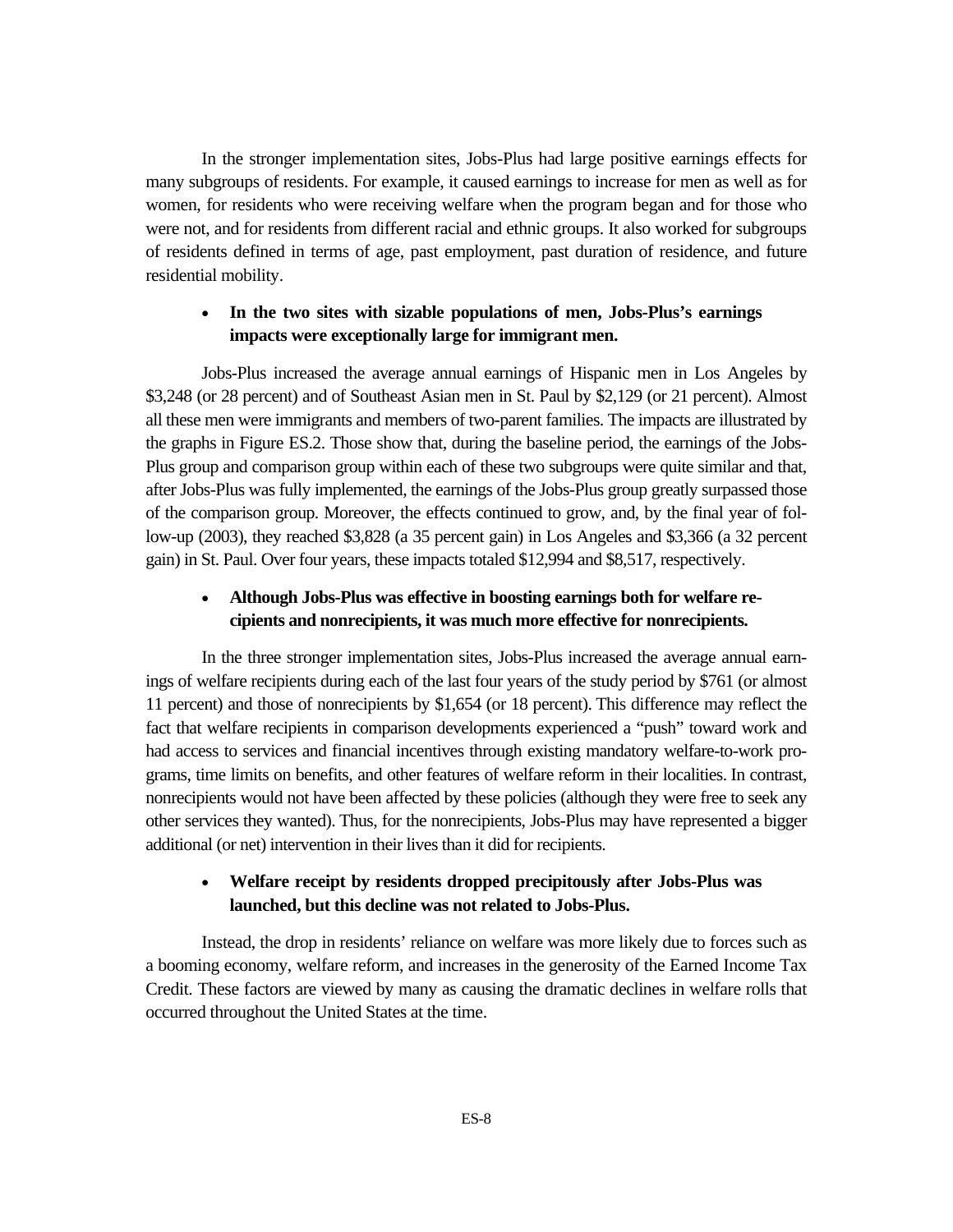#### **The Jobs-Plus Demonstration**

#### **Figure ES.2**

### **Average Quarterly Earnings for the Jobs-Plus Group and Its Comparison Group, for Men in the Largest Demographic Subgroups in the Stronger Implementation Sites (1998 Cohort)**



SOURCES: MDRC calculations using data from housing authority tenant (50058) records and state Unemployment Insurance (UI) wage records.

NOTE: The 1998 cohort includes all residents of a Jobs-Plus development or a comparison development in October 1998 who were between 21 and 61 years old and were not listed as disabled by their public housing authority.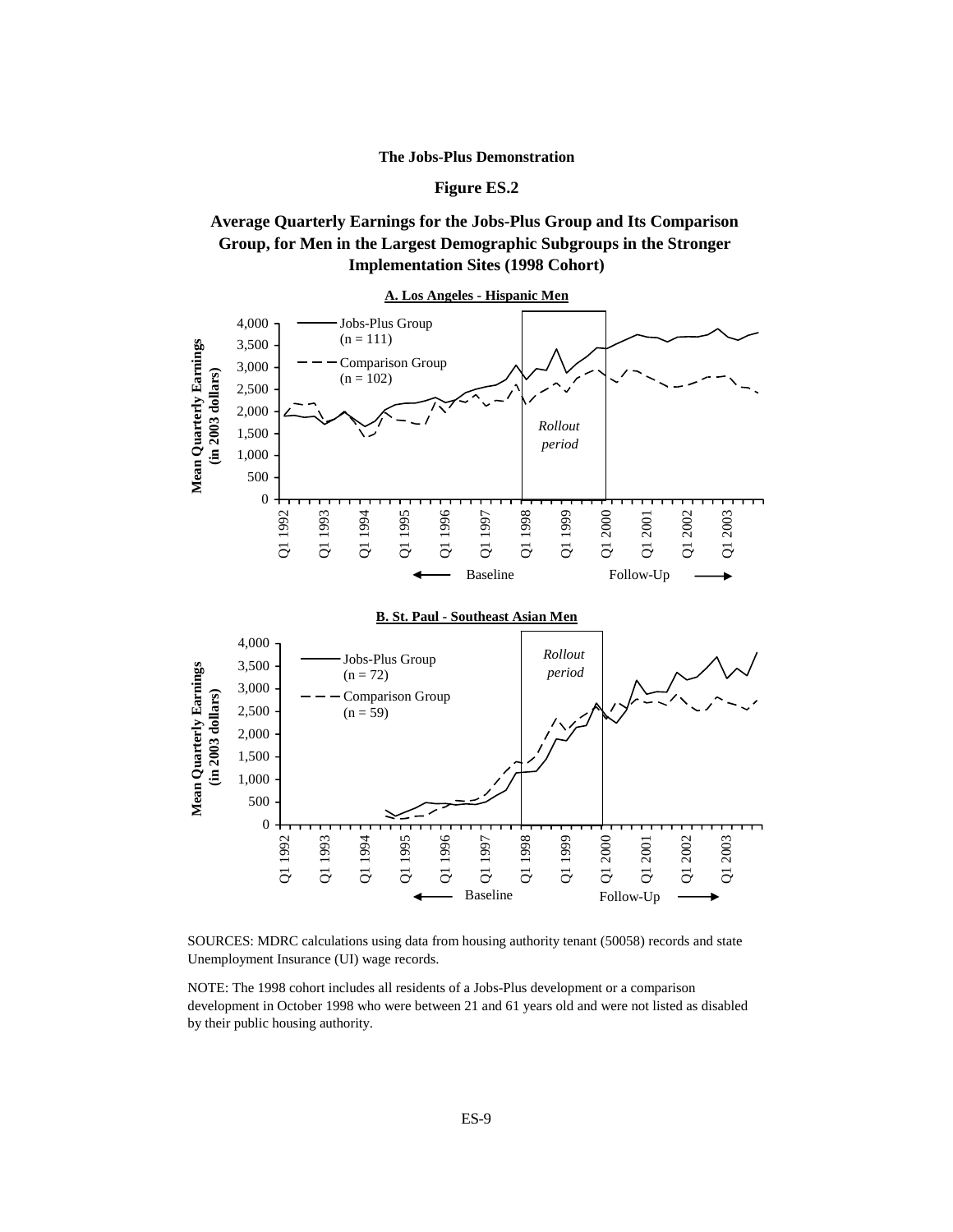#### **Work and Welfare Impacts on Public Housing Developments**

This study also sought to determine whether, because of Jobs-Plus, housing authorities would see an increase in the overall levels of employment and earnings and a reduction in welfare receipt among residents living in the Jobs-Plus housing developments at any given time — recognizing that people move in and out of public housing developments. For example, would the people who were helped by Jobs-Plus quickly move away, leaving no overall improvement in earnings or employment rates within the developments themselves? The findings suggest that:

- **Not surprisingly, when no impacts were produced on the sample of residents who were followed over time (that is, the 1998 cohort, some of whom moved away), no year-by-year changes in outcome levels were observed within the developments.**
- **When positive impacts were produced for the sample of residents followed over time, they yielded improvements in outcomes within the developments — but by an amount that was inversely related to residents' mobility. In other words, the more stable the resident population was, the greater the degree to which individual-level impacts were reflected by development-level impacts.**

Therefore, earnings gains for developments were largest in the two stronger implementation sites (Los Angeles and St. Paul) where move-out rates were lowest.

### **Changes in Other Community Indicators**

• **There is no evidence that the impact of Jobs-Plus on earnings for public housing developments (which were sometimes large but not transformative) produced spillover effects on other community outcomes.** 

Drawing on resident surveys in three of the six sites, the study found, in a largely descriptive analysis of community change, no indication that Jobs-Plus improved prevailing social conditions and the quality of life within the housing developments themselves, including economic and material well-being, personal safety, residential satisfaction, and child well-being. (The study did not measure quality-of-life changes among residents who moved away.)

# **What Are the Implications for Public Policy?**

The Jobs-Plus demonstration shows that an employment-focused intervention that is based in public housing developments can work. Although Jobs-Plus proved challenging to implement, it eventually succeeded at four of the six study sites in increasing public housing residents' earnings relative to what they would otherwise have been. Hence, this initiative offers one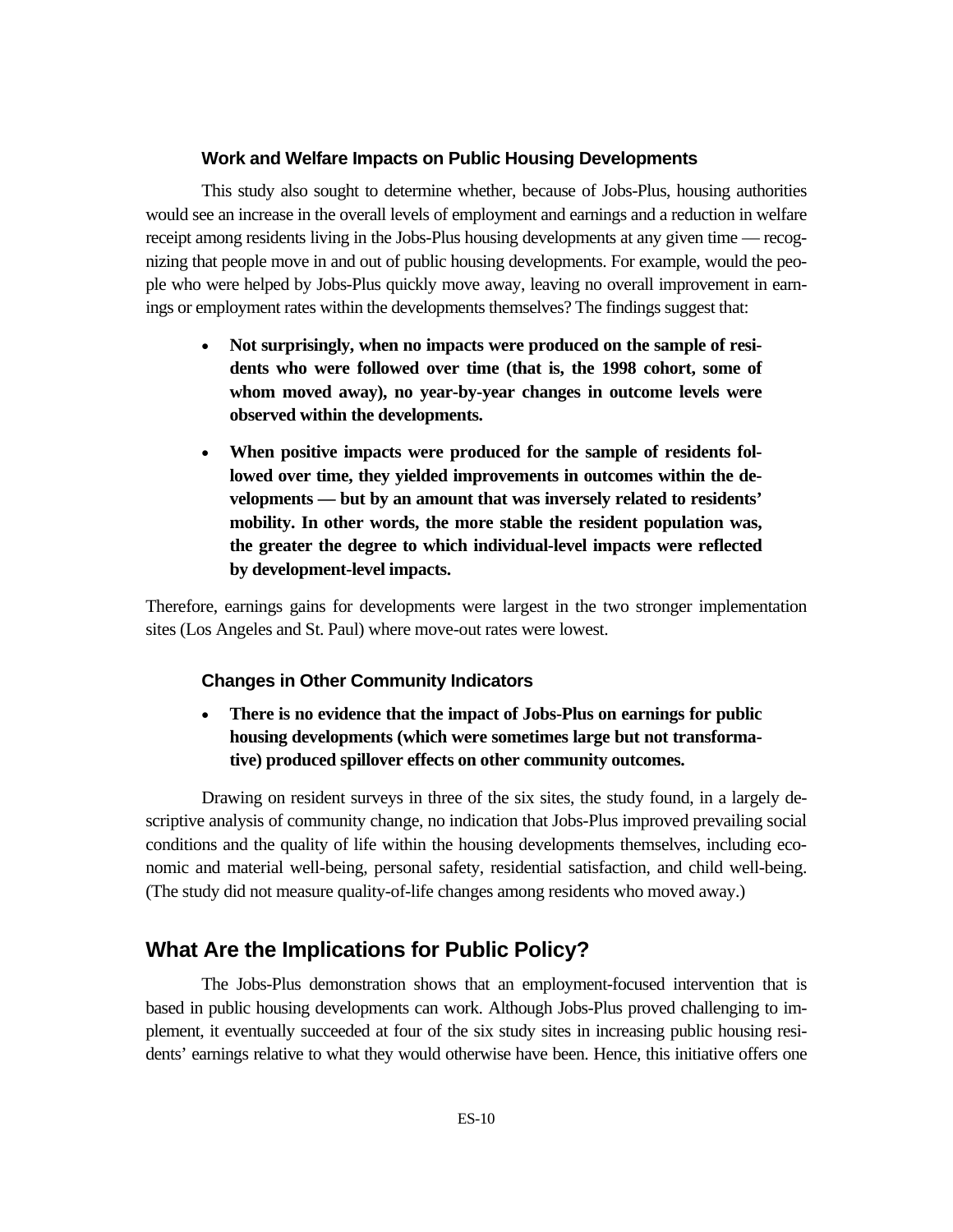promising approach for helping to achieve the self-sufficiency objectives espoused by QHWRA, the 1998 federal housing reform law.

Among the most striking findings from this study are that, even in some of the nation's poorest housing developments in tough urban environments, residents were more attached to the formal labor force than had been expected and that many more of them than were anticipated responded to the expanding employment opportunities driven by the booming national economy of the 1990s.

This study suggests important implications for policymakers to consider, including:

- **Jobs-Plus's effects compare favorably with those of other successful employment interventions.** When properly implemented, Jobs-Plus created earnings impacts at the high end of those found among many employment interventions that have been tested rigorously. This is particularly encouraging, given the limited evidence of effectiveness of self-sufficiency interventions in the housing and community development fields.
- **The success of Jobs-Plus in increasing the earnings of public housing residents was not limited to a narrow segment of the resident population; it was widespread across many subgroups of this population.** When implemented properly, programs like Jobs-Plus can be effective for men as well as women and for native-born residents as well as for immigrants from very different parts of the world.
- **Improving Jobs-Plus's impacts on employment rates might require additional efforts.** The substantial pre-program rise in residents' employment levels left Jobs-Plus with less room than anticipated to produce dramatic further improvement. Notwithstanding the positive employment impacts the program did have, a minority of residents remained largely out of the formal labor market. Thus, any effort to replicate the program should consider ways of reaching such harder-to-employ residents.
- **The rent breaks offered by Jobs-Plus encouraged residents to participate in the program and helped them increase their work efforts and earnings.** (Normally, public housing residents' rent is raised as their earnings increase; in Jobs-Plus, rent was held stable or rose less quickly than usual.) This suggests that, at a minimum, the more modest rent incentives that currently exist under the 1998 federal housing law should be fully implemented and aggressively marketed to residents, and perhaps expanded. The idea of combining rentbased financial work incentives with services focused on work might also be worth rigorously testing in other housing assistance programs.